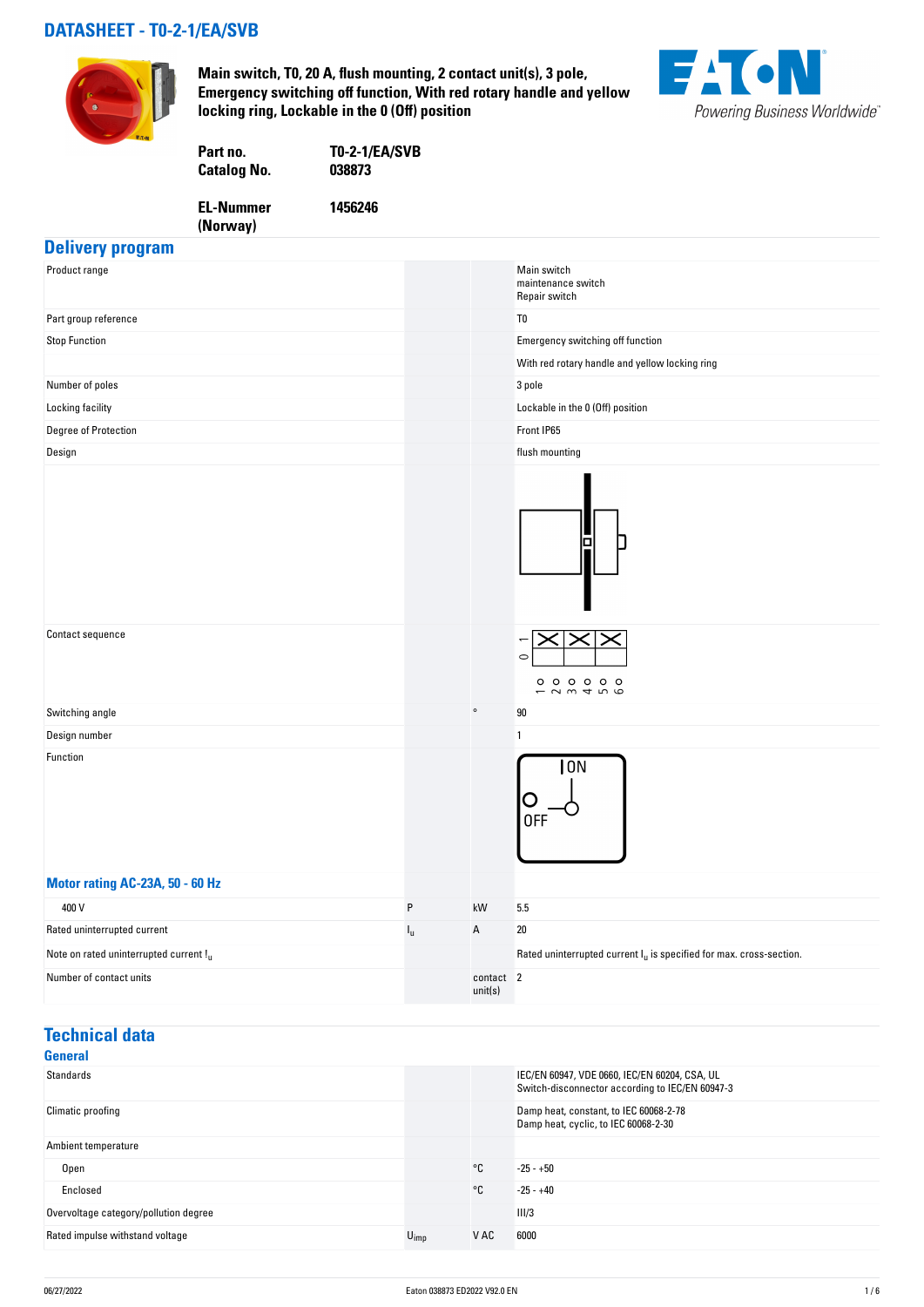| Mechanical shock resistance                                             |                           | g                           | 15                                                                     |
|-------------------------------------------------------------------------|---------------------------|-----------------------------|------------------------------------------------------------------------|
| <b>Mounting position</b>                                                |                           |                             | As required                                                            |
| <b>Contacts</b>                                                         |                           |                             |                                                                        |
| <b>Mechanical variables</b>                                             |                           |                             |                                                                        |
| Number of poles                                                         |                           |                             | 3 pole                                                                 |
| <b>Electrical characteristics</b>                                       |                           |                             |                                                                        |
| Rated operational voltage                                               | $\mathsf{U}_{\mathsf{e}}$ | V AC                        | 690                                                                    |
| Rated uninterrupted current                                             | $I_{\rm u}$               | А                           | 20                                                                     |
| Note on rated uninterrupted current !u                                  |                           |                             | Rated uninterrupted current $I_u$ is specified for max. cross-section. |
| Load rating with intermittent operation, class 12                       |                           |                             |                                                                        |
| AB 25 % DF                                                              |                           | x I <sub>e</sub>            | $\boldsymbol{2}$                                                       |
| AB 40 % DF                                                              |                           | x I <sub>e</sub>            | 1.6                                                                    |
| AB 60 % DF                                                              |                           | x I <sub>e</sub>            | 1.3                                                                    |
| Short-circuit rating                                                    |                           |                             |                                                                        |
| Fuse                                                                    |                           | A gG/gL 20                  |                                                                        |
| Rated short-time withstand current (1 s current)                        | $I_{\text{cw}}$           | $\mathsf{A}_{\mathsf{rms}}$ | 320                                                                    |
| Note on rated short-time withstand current lcw                          |                           |                             | Current for a time of 1 second                                         |
| Rated conditional short-circuit current                                 |                           | kA                          | 6                                                                      |
| <b>Switching capacity</b>                                               | $I_q$                     |                             |                                                                        |
| cos $\varphi$ rated making capacity as per IEC 60947-3                  |                           | А                           | 130                                                                    |
| Rated breaking capacity cos $\varphi$ to IEC 60947-3                    |                           | Α                           |                                                                        |
| 230 V                                                                   |                           | Α                           | 100                                                                    |
| 400/415V                                                                |                           | Α                           | 110                                                                    |
| 500 V                                                                   |                           | Α                           | 80                                                                     |
| 690 V                                                                   |                           | А                           | 60                                                                     |
| Safe isolation to EN 61140                                              |                           |                             |                                                                        |
| between the contacts                                                    |                           | V AC                        | 440                                                                    |
| Current heat loss per contact at le                                     |                           | W                           | 0.6                                                                    |
| Current heat loss per auxiliary circuit at I <sub>e</sub> (AC-15/230 V) |                           | CO                          | 0.6                                                                    |
| Lifespan, mechanical                                                    | <b>Operations</b>         | $\times 10^6$               | > 0.4                                                                  |
|                                                                         |                           |                             |                                                                        |
| Maximum operating frequency<br>AC                                       | Operations/h              |                             | 1200                                                                   |
| $AC-3$                                                                  |                           |                             |                                                                        |
| Rating, motor load switch                                               | P                         | kW                          |                                                                        |
| 220 V 230 V                                                             | P                         | kW                          | 3                                                                      |
| 230 V Star-delta                                                        | P                         | kW                          | 5.5                                                                    |
| 400 V 415 V                                                             | P                         | kW                          | 5.5                                                                    |
| 400 V Star-delta                                                        | P                         | kW                          | 7.5                                                                    |
| 500 V                                                                   | P                         | kW                          | 5.5                                                                    |
| 500 V Star-delta                                                        | P                         | kW                          | 7.5                                                                    |
| 690 V                                                                   | P                         | kW                          | 4                                                                      |
| 690 V Star-delta                                                        | P                         | kW                          | 5.5                                                                    |
| Rated operational current motor load switch                             |                           |                             |                                                                        |
| 230 V                                                                   |                           | Α                           | 11.5                                                                   |
| 230 V star-delta                                                        | $I_{e}$                   |                             |                                                                        |
|                                                                         | $I_{e}$                   | Α                           | 20                                                                     |
| 400V 415 V                                                              | $I_{e}$                   | Α                           | 11.5                                                                   |
| 400 V star-delta                                                        | $I_{e}$                   | Α                           | 20                                                                     |
| 500 V                                                                   | l <sub>e</sub>            | Α                           | 9                                                                      |
| 500 V star-delta                                                        | $I_{e}$                   | Α                           | 15.6                                                                   |
| 690 V                                                                   | $I_{e}$                   | Α                           | 4.9                                                                    |
| 690 V star-delta                                                        |                           |                             |                                                                        |
|                                                                         | $I_{e}$                   | Α                           | 8.5                                                                    |
| AC-23A                                                                  |                           |                             |                                                                        |
| Motor rating AC-23A, 50 - 60 Hz                                         | P                         | kW                          |                                                                        |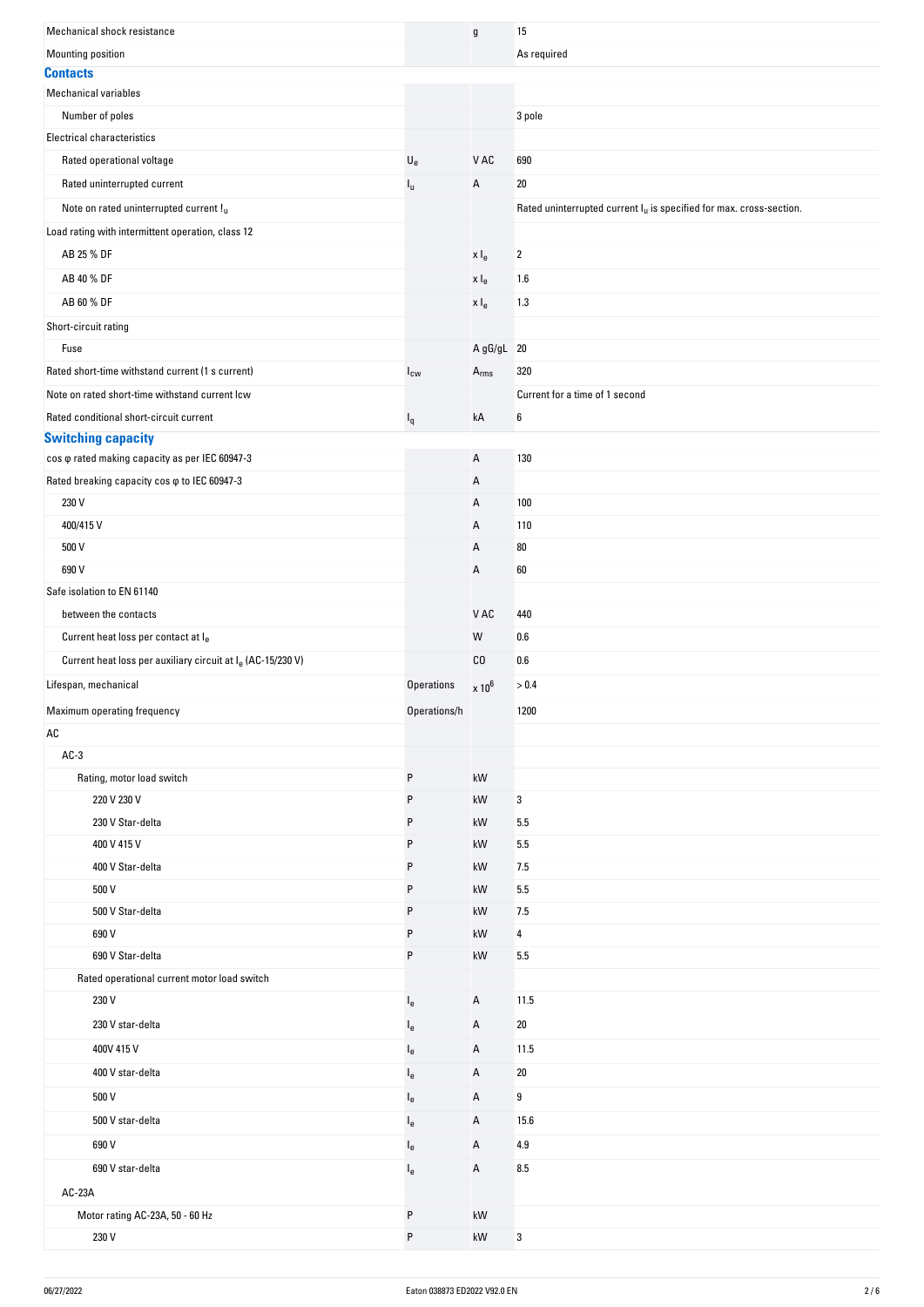| 400 V 415 V                                   | P                         | kW                | 5.5                                                                  |
|-----------------------------------------------|---------------------------|-------------------|----------------------------------------------------------------------|
| 500 V                                         | P                         | kW                | 7.5                                                                  |
| 690 V                                         | P                         | kW                | 5.5                                                                  |
| Rated operational current motor load switch   |                           |                   |                                                                      |
| 230 V                                         | $I_e$                     | A                 | 13.3                                                                 |
| 400 V 415 V                                   | $I_{e}$                   | A                 | 13.3                                                                 |
| 500 V                                         | $I_{e}$                   | Α                 | 13.3                                                                 |
| 690 V                                         | $I_{e}$                   | A                 | 7.6                                                                  |
| DC                                            |                           |                   |                                                                      |
| DC-1, Load-break switches $L/R = 1$ ms        |                           |                   |                                                                      |
|                                               |                           |                   |                                                                      |
| Rated operational current                     | $I_{e}$                   | Α                 | 10                                                                   |
| Voltage per contact pair in series            |                           | $\mathsf{V}$      | 60                                                                   |
| <b>DC-21A</b>                                 | $I_{e}$                   | Α                 |                                                                      |
| Rated operational current                     | $I_{e}$                   | A                 | $\mathbf{1}$                                                         |
| Contacts                                      |                           | Quantity 1        |                                                                      |
| DC-23A, motor load switch L/R = 15 ms         |                           |                   |                                                                      |
| 24 V                                          |                           |                   |                                                                      |
| Rated operational current                     | $I_{e}$                   | A                 | 10                                                                   |
| Contacts                                      |                           | Quantity 1        |                                                                      |
| 48 V                                          |                           |                   |                                                                      |
| Rated operational current                     | $I_{e}$                   | $\mathsf{A}$      | 10                                                                   |
| Contacts                                      |                           | Quantity 2        |                                                                      |
| 60 V                                          |                           |                   |                                                                      |
| Rated operational current                     | $I_e$                     | $\overline{A}$    | $10$                                                                 |
| Contacts                                      |                           | Quantity 3        |                                                                      |
| 120 V                                         |                           |                   |                                                                      |
| Rated operational current                     | $I_{e}$                   | A                 | 5                                                                    |
| Contacts                                      |                           | Quantity 3        |                                                                      |
| 240 V                                         |                           |                   |                                                                      |
| Rated operational current                     |                           | Α                 | 5                                                                    |
|                                               | $I_{e}$                   |                   |                                                                      |
| Contacts                                      |                           | Quantity 5        |                                                                      |
| DC-13, Control switches L/R = 50 ms           |                           |                   |                                                                      |
| Rated operational current                     | $I_{e}$                   | Α                 | 10                                                                   |
| Voltage per contact pair in series            |                           | $\mathsf{V}$      | 32                                                                   |
| Control circuit reliability at 24 V DC, 10 mA | Fault<br>probability      | ${\sf H}_{\sf F}$ | $<$ 10 <sup>-5</sup> , $<$ 1 failure in 100,000 switching operations |
| <b>Terminal capacities</b>                    |                           |                   |                                                                      |
| Solid or stranded                             |                           | mm <sup>2</sup>   | $1 \times (1 - 2.5)$<br>$2 \times (1 - 2.5)$                         |
| Flexible with ferrules to DIN 46228           |                           | mm <sup>2</sup>   | $1 \times (0.75 - 2.5)$<br>$2 \times (0.75 - 2.5)$                   |
| Terminal screw                                |                           |                   | M3.5                                                                 |
| Tightening torque for terminal screw          |                           | Nm                | $\mathbf{1}$                                                         |
| <b>Technical safety parameters:</b>           |                           |                   |                                                                      |
| <b>Notes</b>                                  |                           |                   | B10 <sub>d</sub> values as per EN ISO 13849-1, table C1              |
| <b>Rating data for approved types</b>         |                           |                   |                                                                      |
| Contacts                                      |                           |                   |                                                                      |
| Rated operational voltage                     | $\mathsf{U}_{\mathsf{e}}$ | V AC              | 600                                                                  |
| Rated uninterrupted current max.              |                           |                   |                                                                      |
| Main conducting paths                         |                           |                   |                                                                      |
| General use                                   |                           | A                 | 16                                                                   |
| Auxiliary contacts                            |                           |                   |                                                                      |
| <b>General Use</b>                            | $I_{\mathsf{U}}$          | Α                 | 10                                                                   |
| <b>Pilot Duty</b>                             |                           |                   | A 600<br>P 300                                                       |
| Switching capacity                            |                           |                   |                                                                      |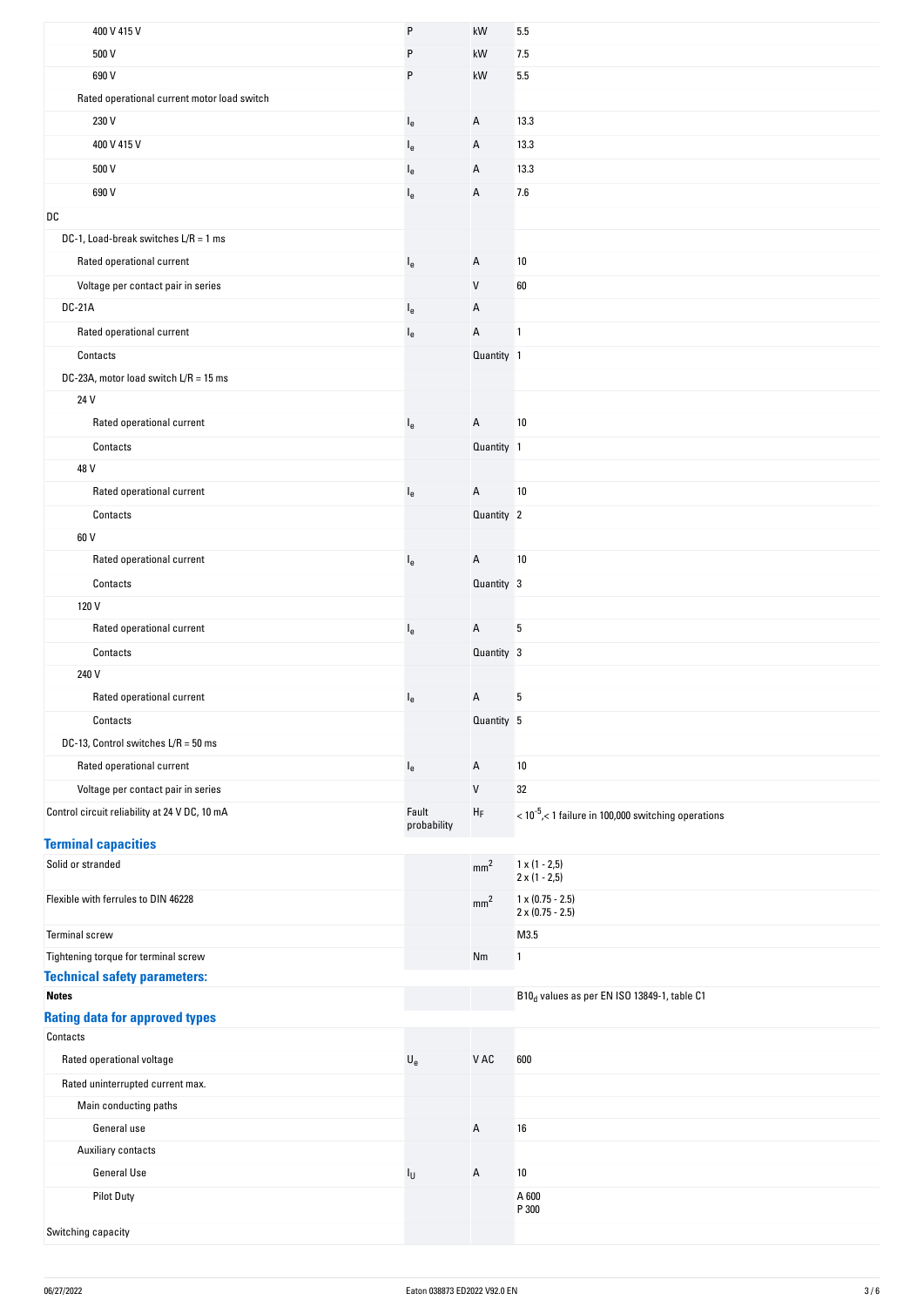| Maximum motor rating                     |              |             |
|------------------------------------------|--------------|-------------|
| Single-phase                             |              |             |
| 120 V AC                                 | HP           | 0.5         |
| 200 V AC                                 | HP           | 1           |
| 240 V AC                                 | HP           | 1.5         |
| Three-phase                              |              |             |
| 200 V AC                                 | HP           | 3           |
| 240 V AC                                 | HP           | 3           |
| 480 V AC                                 | HP           | 7.5         |
| 600 V AC                                 | HP           | 7.5         |
| <b>Short Circuit Current Rating</b>      | SCCR         |             |
| <b>Basic Rating</b>                      | kA           | 5           |
| max. Fuse                                | $\mathsf{A}$ | $50\,$      |
| High fault rating                        | kA           | 10          |
| max. Fuse                                | $\mathsf{A}$ | 20, Class J |
| <b>Terminal capacity</b>                 |              |             |
| Solid or flexible conductor with ferrule | AWG          | $18 - 14$   |
| Terminal screw                           |              | M3.5        |
| Tightening torque                        | $Ib-in$      | 8.8         |

# **Design verification as per IEC/EN 61439**

| Technical data for design verification                                                                                    |                   |    |                                                                                                                                     |
|---------------------------------------------------------------------------------------------------------------------------|-------------------|----|-------------------------------------------------------------------------------------------------------------------------------------|
| Rated operational current for specified heat dissipation                                                                  | $I_n$             | А  | 20                                                                                                                                  |
| Heat dissipation per pole, current-dependent                                                                              | $P_{vid}$         | W  | 0.6                                                                                                                                 |
| Equipment heat dissipation, current-dependent                                                                             | $P_{\text{vid}}$  | W  | 0                                                                                                                                   |
| Static heat dissipation, non-current-dependent                                                                            | $P_{VS}$          | W  | 0                                                                                                                                   |
| Heat dissipation capacity                                                                                                 | $P_{\text{diss}}$ | W  | 0                                                                                                                                   |
| Operating ambient temperature min.                                                                                        |                   | °C | $-25$                                                                                                                               |
| Operating ambient temperature max.                                                                                        |                   | °C | 50                                                                                                                                  |
| IEC/EN 61439 design verification                                                                                          |                   |    |                                                                                                                                     |
| 10.2 Strength of materials and parts                                                                                      |                   |    |                                                                                                                                     |
| 10.2.2 Corrosion resistance                                                                                               |                   |    | Meets the product standard's requirements.                                                                                          |
| 10.2.3.1 Verification of thermal stability of enclosures                                                                  |                   |    | Meets the product standard's requirements.                                                                                          |
| 10.2.3.2 Verification of resistance of insulating materials to normal heat                                                |                   |    | Meets the product standard's requirements.                                                                                          |
| 10.2.3.3 Verification of resistance of insulating materials to abnormal heat<br>and fire due to internal electric effects |                   |    | Meets the product standard's requirements.                                                                                          |
| 10.2.4 Resistance to ultra-violet (UV) radiation                                                                          |                   |    | UV resistance only in connection with protective shield.                                                                            |
| 10.2.5 Lifting                                                                                                            |                   |    | Does not apply, since the entire switchgear needs to be evaluated.                                                                  |
| 10.2.6 Mechanical impact                                                                                                  |                   |    | Does not apply, since the entire switchgear needs to be evaluated.                                                                  |
| 10.2.7 Inscriptions                                                                                                       |                   |    | Meets the product standard's requirements.                                                                                          |
| 10.3 Degree of protection of ASSEMBLIES                                                                                   |                   |    | Does not apply, since the entire switchgear needs to be evaluated.                                                                  |
| 10.4 Clearances and creepage distances                                                                                    |                   |    | Meets the product standard's requirements.                                                                                          |
| 10.5 Protection against electric shock                                                                                    |                   |    | Does not apply, since the entire switchgear needs to be evaluated.                                                                  |
| 10.6 Incorporation of switching devices and components                                                                    |                   |    | Does not apply, since the entire switchgear needs to be evaluated.                                                                  |
| 10.7 Internal electrical circuits and connections                                                                         |                   |    | Is the panel builder's responsibility.                                                                                              |
| 10.8 Connections for external conductors                                                                                  |                   |    | Is the panel builder's responsibility.                                                                                              |
| 10.9 Insulation properties                                                                                                |                   |    |                                                                                                                                     |
| 10.9.2 Power-frequency electric strength                                                                                  |                   |    | Is the panel builder's responsibility.                                                                                              |
| 10.9.3 Impulse withstand voltage                                                                                          |                   |    | Is the panel builder's responsibility.                                                                                              |
| 10.9.4 Testing of enclosures made of insulating material                                                                  |                   |    | Is the panel builder's responsibility.                                                                                              |
| 10.10 Temperature rise                                                                                                    |                   |    | The panel builder is responsible for the temperature rise calculation. Eaton will<br>provide heat dissipation data for the devices. |
| 10.11 Short-circuit rating                                                                                                |                   |    | Is the panel builder's responsibility. The specifications for the switchgear must be<br>observed.                                   |
| 10.12 Electromagnetic compatibility                                                                                       |                   |    | Is the panel builder's responsibility. The specifications for the switchgear must be<br>observed.                                   |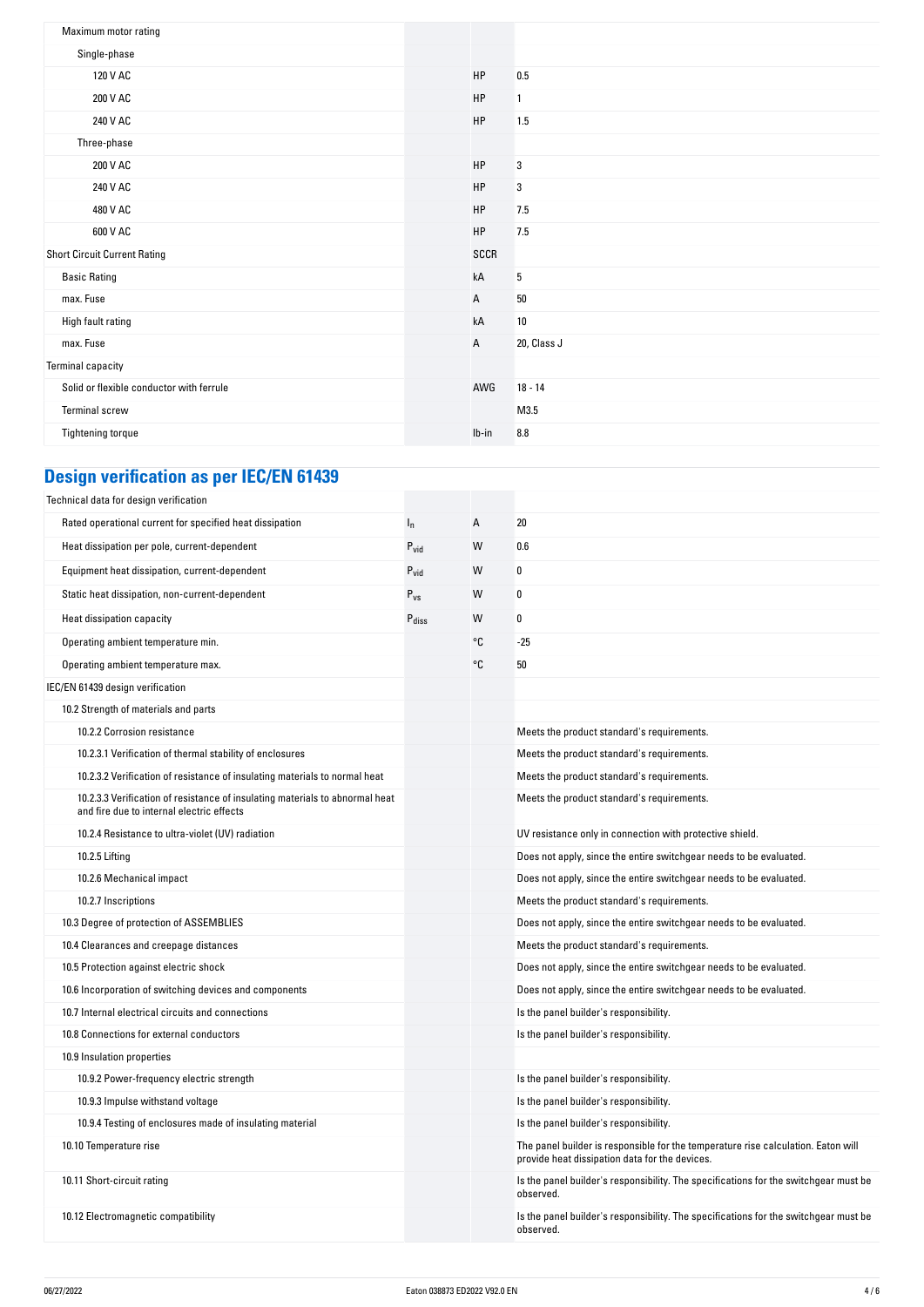10.13 Mechanical function The instruction The device meets the requirements, provided the information in the instruction leaflet (IL) is observed.

#### **Technical data ETIM 8.0**

Low-voltage industrial components (EG000017) / Switch disconnector (EC000216)

Electric engineering, automation, process control engineering / Low-voltage switch technology / Off-load switch, circuit breaker, control switch / Switch disconnector (ecl@ss10.0.1-27-37-14-03 [AKF060013])

| Version as main switch                                  |    | Yes                                      |
|---------------------------------------------------------|----|------------------------------------------|
| Version as maintenance-/service switch                  |    | Yes                                      |
| Version as safety switch                                |    | No                                       |
| Version as emergency stop installation                  |    | Yes                                      |
| Version as reversing switch                             |    | No                                       |
| Number of switches                                      |    | 1                                        |
| Max. rated operation voltage Ue AC                      | V  | 690                                      |
| Rated operating voltage                                 | V  | 690 - 690                                |
| Rated permanent current lu                              | A  | 20                                       |
| Rated permanent current at AC-23, 400 V                 | А  |                                          |
| Rated permanent current at AC-21, 400 V                 | Α  | 20                                       |
| Rated operation power at AC-3, 400 V                    | kW | 5.5                                      |
| Rated short-time withstand current Icw                  | kA | 0.32                                     |
| Rated operation power at AC-23, 400 V                   | kW | 5.5                                      |
| Switching power at 400 V                                | kW | 5.5                                      |
| Conditioned rated short-circuit current Iq              | kA | 6                                        |
| Number of poles                                         |    | 3                                        |
| Number of auxiliary contacts as normally closed contact |    | 0                                        |
| Number of auxiliary contacts as normally open contact   |    | 0                                        |
| Number of auxiliary contacts as change-over contact     |    | $\bf{0}$                                 |
| Motor drive optional                                    |    | No                                       |
| Motor drive integrated                                  |    | No                                       |
| Voltage release optional                                |    | No                                       |
| Device construction                                     |    | Built-in device fixed built-in technique |
| Suitable for floor mounting                             |    | No                                       |
| Suitable for front mounting 4-hole                      |    | No                                       |
| Suitable for front mounting centre                      |    | Yes                                      |
| Suitable for distribution board installation            |    | No                                       |
| Suitable for intermediate mounting                      |    | No                                       |
| Colour control element                                  |    | Red                                      |
| Type of control element                                 |    | Door coupling rotary drive               |
| Interlockable                                           |    | Yes                                      |
| Type of electrical connection of main circuit           |    | Screw connection                         |
| Degree of protection (IP), front side                   |    | <b>IP65</b>                              |
| Degree of protection (NEMA)                             |    | 12                                       |

# **Approvals**

| <b>Product Standards</b>             | UL 60947-4-1;CSA - C22.2 No. 60947-4-1-14; CSA-C22.2 No. 94; IEC/EN 60947-3; CE<br>marking                                   |
|--------------------------------------|------------------------------------------------------------------------------------------------------------------------------|
| UL File No.                          | E36332                                                                                                                       |
| UL Category Control No.              | <b>NLRV</b>                                                                                                                  |
| CSA File No.                         | 12528                                                                                                                        |
| CSA Class No.                        | 3211-05                                                                                                                      |
| North America Certification          | UL listed, CSA certified                                                                                                     |
| Specially designed for North America | Yes, with an alternative front plate and/or terminal markings to those of the IEC type<br>in combination with "+NA" (105864) |
| Suitable for                         | Branch circuits, suitable as motor disconnect                                                                                |
| Degree of Protection                 | IEC: IP65; UL/CSA Type 1, 12                                                                                                 |